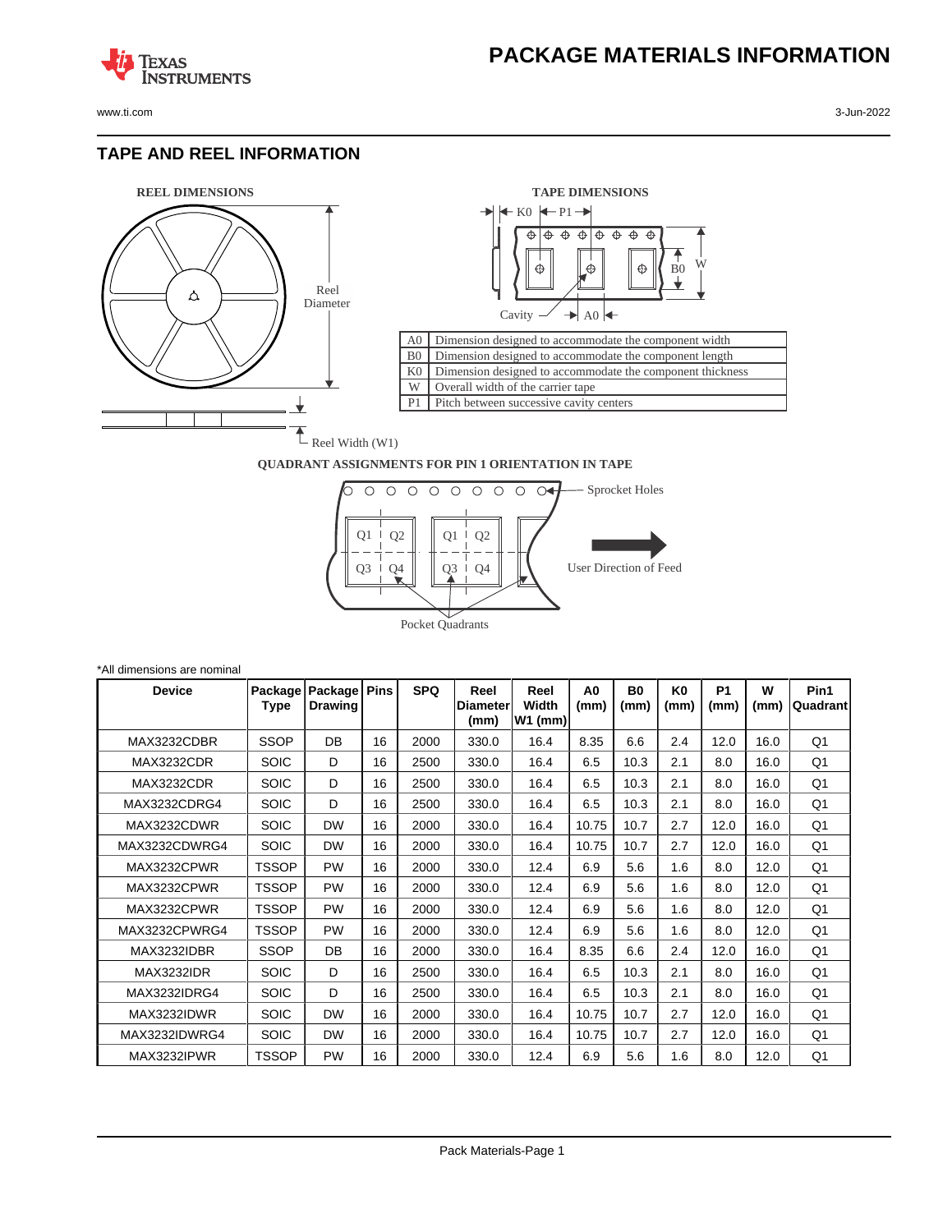



| <b>Device</b> | Type         | Package   Package   Pins<br>Drawing I |    | <b>SPQ</b> | Reel<br>Diameter<br>(mm) | Reel<br>Width<br>W1 (mm) | A <sub>0</sub><br>(mm) | B <sub>0</sub><br>(mm | K0<br>(mm' | P <sub>1</sub><br>(mm) | w<br>(mm) | Pin1<br><b>IQuadrantI</b> |
|---------------|--------------|---------------------------------------|----|------------|--------------------------|--------------------------|------------------------|-----------------------|------------|------------------------|-----------|---------------------------|
| MAX3232IPWR   | <b>TSSOP</b> | PW                                    | 16 | 2000       | 330.0                    | 12.4                     | 6.9                    | 5.6                   | . 6        | 8.0                    | 12.0      | Q <sub>1</sub>            |
| MAX3232IPWR   | TSSOP        | PW                                    | 16 | 2000       | 330.0                    | 12.4                     | 6.9                    | 5.6                   | . 6        | 8.0                    | 12.0      | Q1                        |
| MAX3232IPWRG4 | TSSOP        | PW                                    | 16 | 2000       | 330.0                    | 12.4                     | 6.9                    | 5.6                   | . 6        | 8.0                    | 12.0      | Q <sub>1</sub>            |
| MAX3232IPWRG4 | TSSOP        | PW                                    | 16 | 2000       | 330.0                    | 12.4                     | 6.9                    | 5.6                   | . 6        | 8.0                    | 12.0      | Q1                        |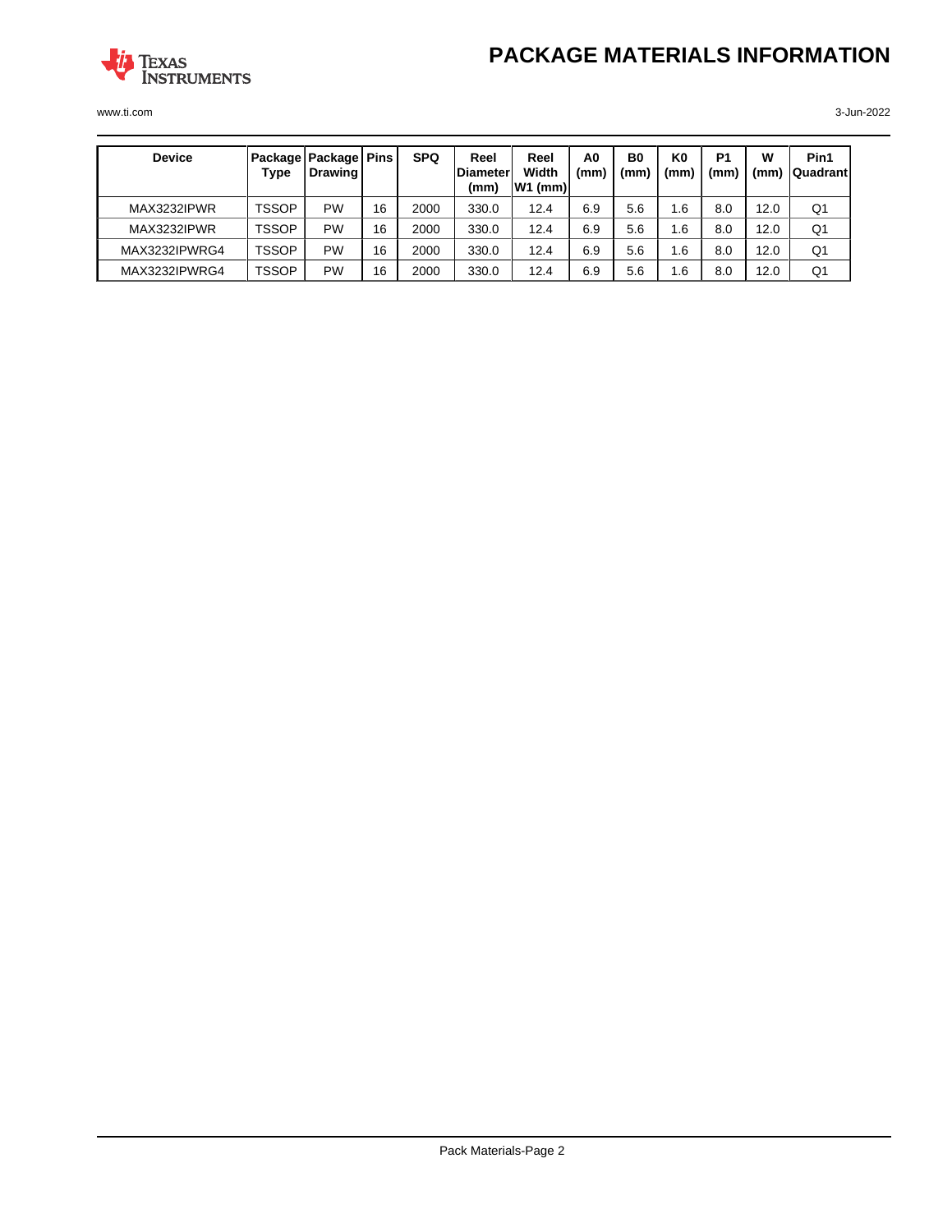

# **PACKAGE MATERIALS INFORMATION**



| <b>Device</b>     | Package Type | <b>Package Drawing</b> | <b>Pins</b> | <b>SPQ</b> | Length (mm) | Width (mm) | Height (mm) |
|-------------------|--------------|------------------------|-------------|------------|-------------|------------|-------------|
| MAX3232CDBR       | <b>SSOP</b>  | <b>DB</b>              | 16          | 2000       | 356.0       | 356.0      | 35.0        |
| <b>MAX3232CDR</b> | <b>SOIC</b>  | D                      | 16          | 2500       | 340.5       | 336.1      | 32.0        |
| MAX3232CDR        | <b>SOIC</b>  | D                      | 16          | 2500       | 356.0       | 356.0      | 35.0        |
| MAX3232CDRG4      | <b>SOIC</b>  | D                      | 16          | 2500       | 340.5       | 336.1      | 32.0        |
| MAX3232CDWR       | <b>SOIC</b>  | <b>DW</b>              | 16          | 2000       | 350.0       | 350.0      | 43.0        |
| MAX3232CDWRG4     | <b>SOIC</b>  | <b>DW</b>              | 16          | 2000       | 350.0       | 350.0      | 43.0        |
| MAX3232CPWR       | TSSOP        | <b>PW</b>              | 16          | 2000       | 364.0       | 364.0      | 27.0        |
| MAX3232CPWR       | TSSOP        | <b>PW</b>              | 16          | 2000       | 356.0       | 356.0      | 35.0        |
| MAX3232CPWR       | TSSOP        | <b>PW</b>              | 16          | 2000       | 356.0       | 356.0      | 35.0        |
| MAX3232CPWRG4     | TSSOP        | <b>PW</b>              | 16          | 2000       | 356.0       | 356.0      | 35.0        |
| MAX3232IDBR       | <b>SSOP</b>  | DB                     | 16          | 2000       | 356.0       | 356.0      | 35.0        |
| <b>MAX3232IDR</b> | <b>SOIC</b>  | D                      | 16          | 2500       | 340.5       | 336.1      | 32.0        |
| MAX3232IDRG4      | <b>SOIC</b>  | D                      | 16          | 2500       | 340.5       | 336.1      | 32.0        |
| MAX3232IDWR       | <b>SOIC</b>  | <b>DW</b>              | 16          | 2000       | 350.0       | 350.0      | 43.0        |
| MAX3232IDWRG4     | <b>SOIC</b>  | <b>DW</b>              | 16          | 2000       | 350.0       | 350.0      | 43.0        |
| MAX3232IPWR       | TSSOP        | <b>PW</b>              | 16          | 2000       | 364.0       | 364.0      | 27.0        |
| MAX3232IPWR       | TSSOP        | <b>PW</b>              | 16          | 2000       | 356.0       | 356.0      | 35.0        |
| MAX3232IPWR       | TSSOP        | <b>PW</b>              | 16          | 2000       | 356.0       | 356.0      | 35.0        |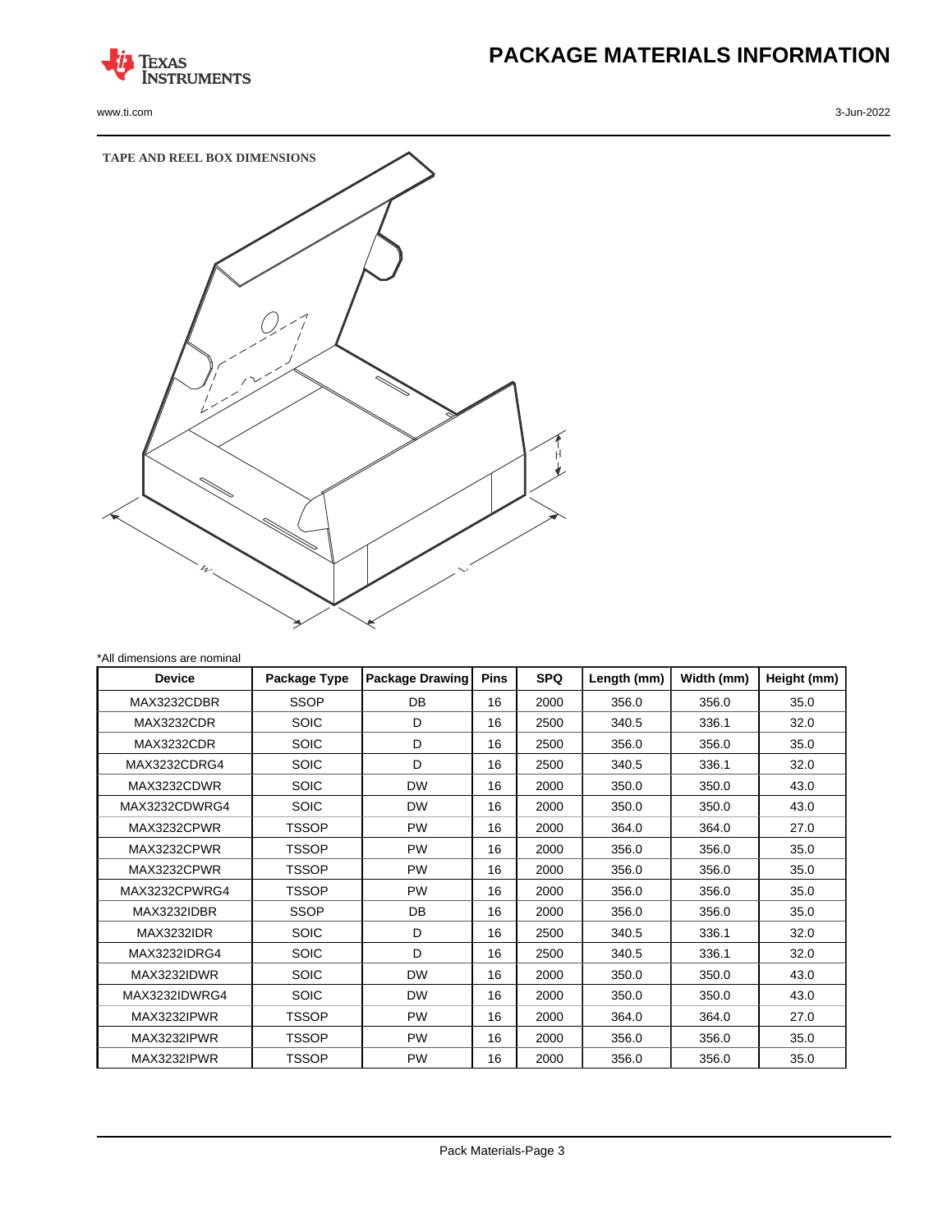

| Device        | Package Type | <b>Package Drawing</b> | Pins | <b>SPQ</b> | Lenath (mm) | Width (mm) | Height (mm) |
|---------------|--------------|------------------------|------|------------|-------------|------------|-------------|
| MAX3232IPWRG4 | TSSOP        | PW                     | 16   | 2000       | 356.0       | 356.0      | 35.0        |
| MAX3232IPWRG4 | TSSOP        | PW                     | 16   | 2000       | 356.0       | 356.0      | 35.0        |